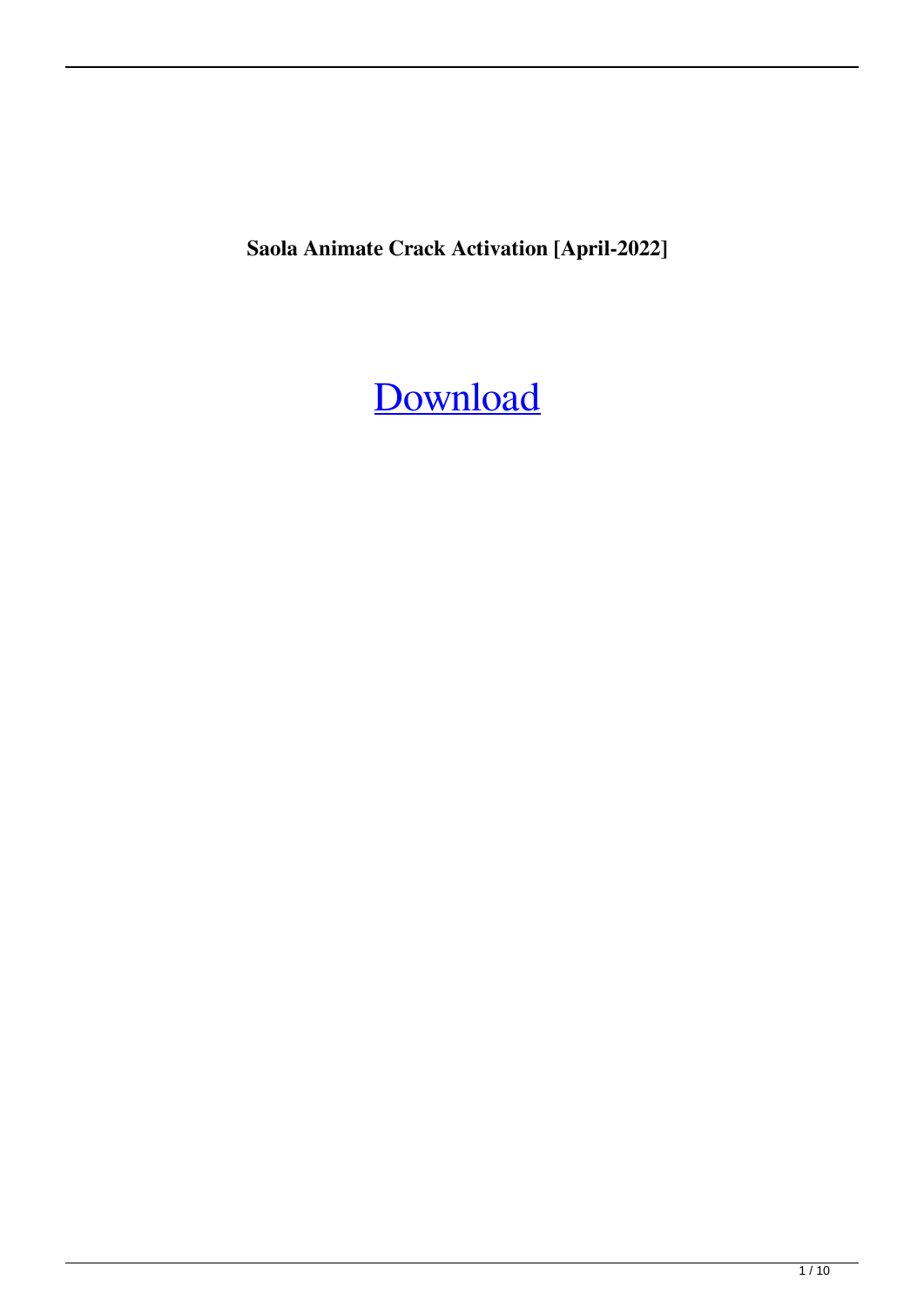You can use this web development tool to animate your HTML5-based web pages and multimedia. The software offers a range of customizable objects as well as intuitive layout tools. A wide variety of animations and handy features let you create complex, interactive work. It's intended to be used for quickly producing HTML5 animation. The tool guides you through your work in an easy, intuitive manner. It's a great choice for novices and professionals alike. Saola Animate, however, is not free. It's offered for a monthly subscription fee. Enjoy!Q: Raspberry PI - Trouble with Video Display I am using a Raspberry PI model B+ v1.1 running Debian 8. Today I tried to install a Raspbian Wheezy image to the SD card, but it could not initialize my monitor. Instead I got a black screen with a blinking cursor. After 10 minutes it went to a blue screen for half a second, then back to the black screen again with a blinking cursor, and a lot of harddrive activity. What do I need to do to get my Raspberry PI to play nice with my monitor? A: I figured out what was happening. This seems to be a known problem with some laptops, since new proprietary drivers are not automatically released by the laptop's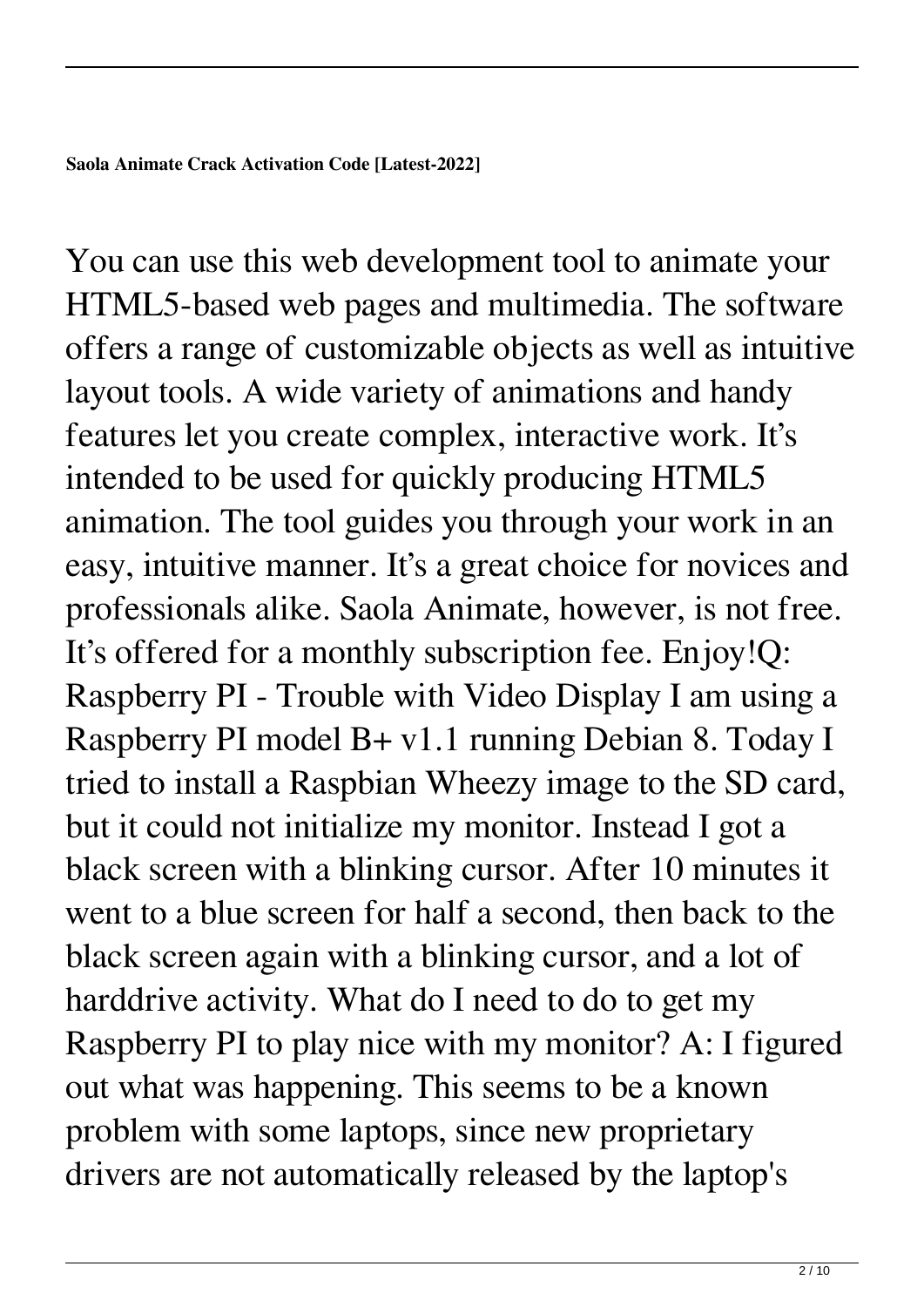manufactorer. The usual solution is to use Ubuntu instead of Raspbian, since in Ubuntu you install the proprietary video driver directly from the GUI. Q: How to update the layout of a textfield, based on it's value I have a textfield which takes in a value, and that value determines how I should display a list of items. Say, I have a list of items, they all have some basic properties like name, price, and quantity. By clicking the display button, I can display the price of those items on the display. Based on the value I choose, I want to change the font size of the price, or the font color of the name. I'm using a layout that looks like this: (source: goosys.org) However, it looks like the changes I'm making, are not saved, so if I'm clicking the button when I change the font size, the font size does not remain the way it was. Here's the code of the class that I'm using to set up the display

## **Saola Animate Full Version**

Saola Animate is a powerful tool for creating interactive HTML5 animations. It has a wide range of components you can use in designing high-quality artworks. The app supports multiple scenes and events, which makes it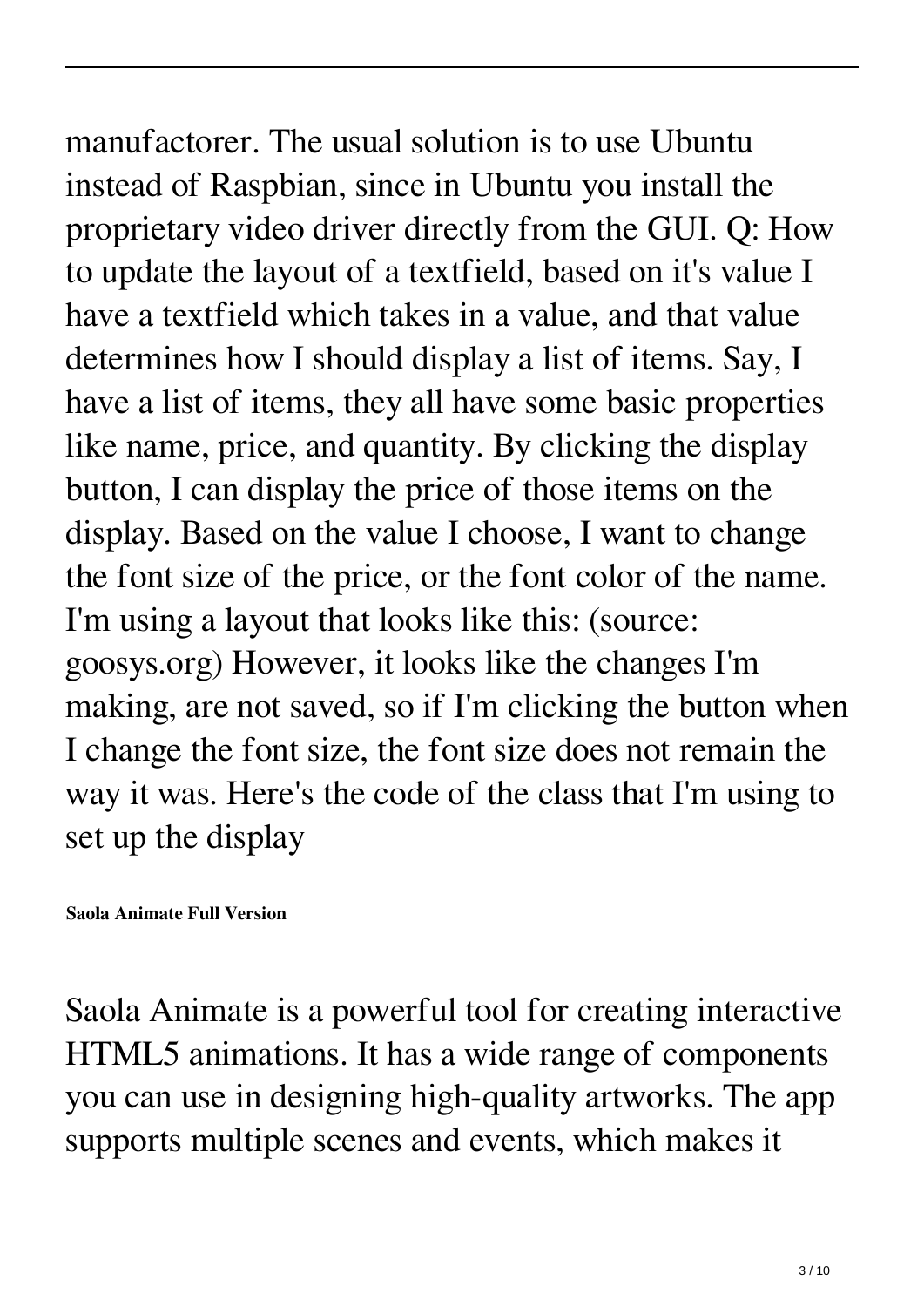## perfect for complex web content. Users can freely browse the catalog and use various filters to narrow down their search. Additional information about Saola Animate: • Sequential animations • Powerful tool for creating HTML5 animations • Easy selection of objects, and effects applied • Timely keyframe system • Wide selection of objects • Using layers • Web project creation via HTML5 Conclusion: Saola Animate is a powerful app for web designers who want to achieve amazing things. The great thing about the software is that it allows developers to design web pages and animations without taking a training course. Saola Animate is a powerful tool for creating interactive HTML5 animations. It has a wide range of components you can use in designing high-quality artworks. The app supports multiple scenes and events, which makes it perfect for complex web content. Users can freely browse the catalog and use various filters to narrow down their search. Additional information about Saola Animate: • Sequential animations • Powerful tool for creating HTML5 animations • Easy selection of objects, and effects applied • Timely keyframe system • Wide

creation via HTML5 Conclusion: Saola Animate is a

selection of objects • Using layers • Web project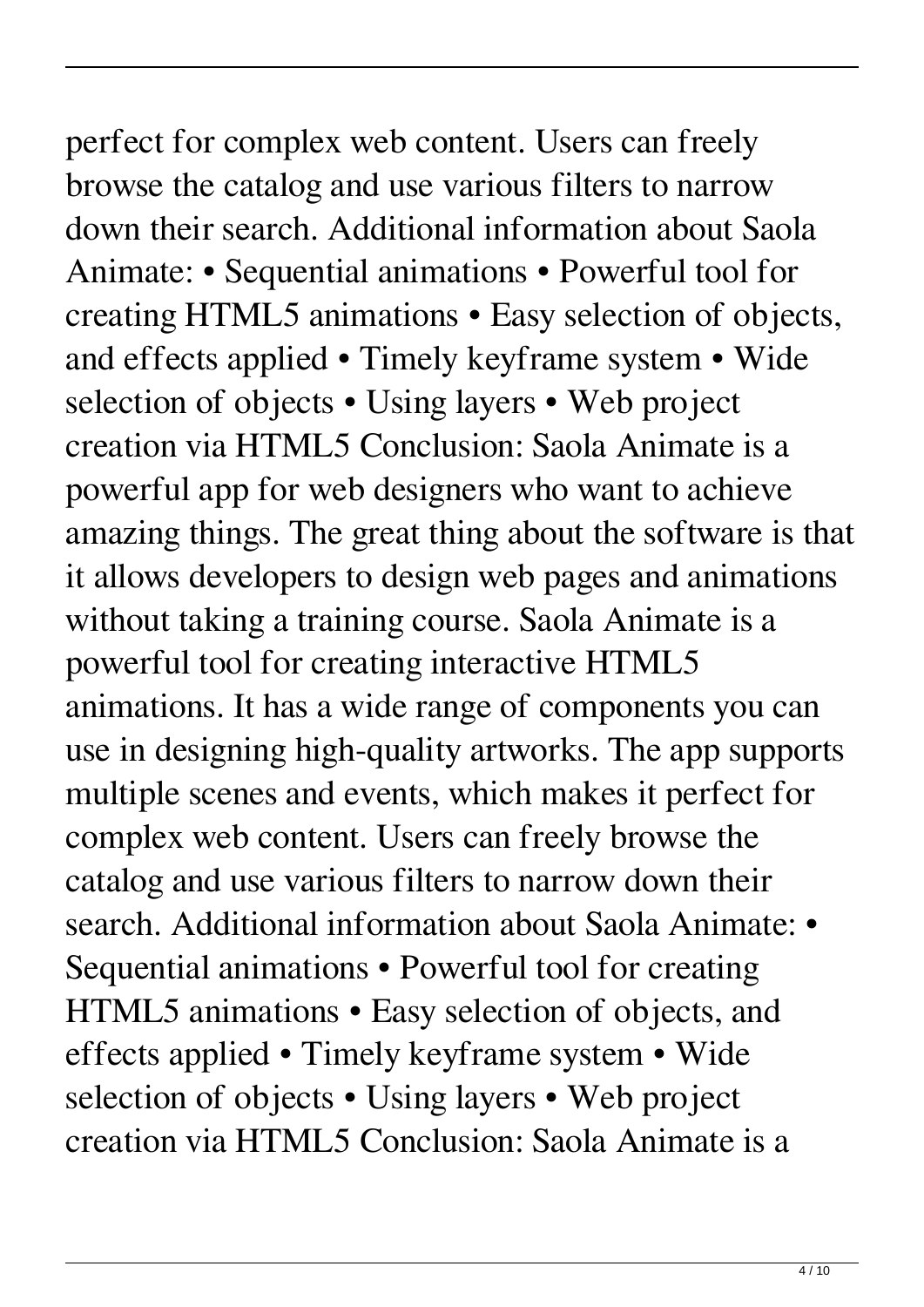## powerful app for web designers who want to achieve amazing things. The great thing about the software is that it allows developers to design web pages and animations without taking a training course. Saola Animate is a powerful tool for creating interactive HTML5 animations. It has a wide range of components you can use in designing high-quality artworks. The app supports multiple scenes and events, which makes it perfect for complex web content. Users can freely browse the catalog and use various filters to narrow down their search. Additional information about Saola Animate: •

Sequential animations • Powerful tool for creating HTML5 animations • Easy selection of objects, and effects applied • Timely keyframe system • Wide selection of objects • Using layers • Web project creation via HTML5 Conclusion: Saola Animate is a powerful app for web designers who want to achieve amazing things. The great thing about the software is that it allows developers to design web pages and animations without taking a training course. a69d392a70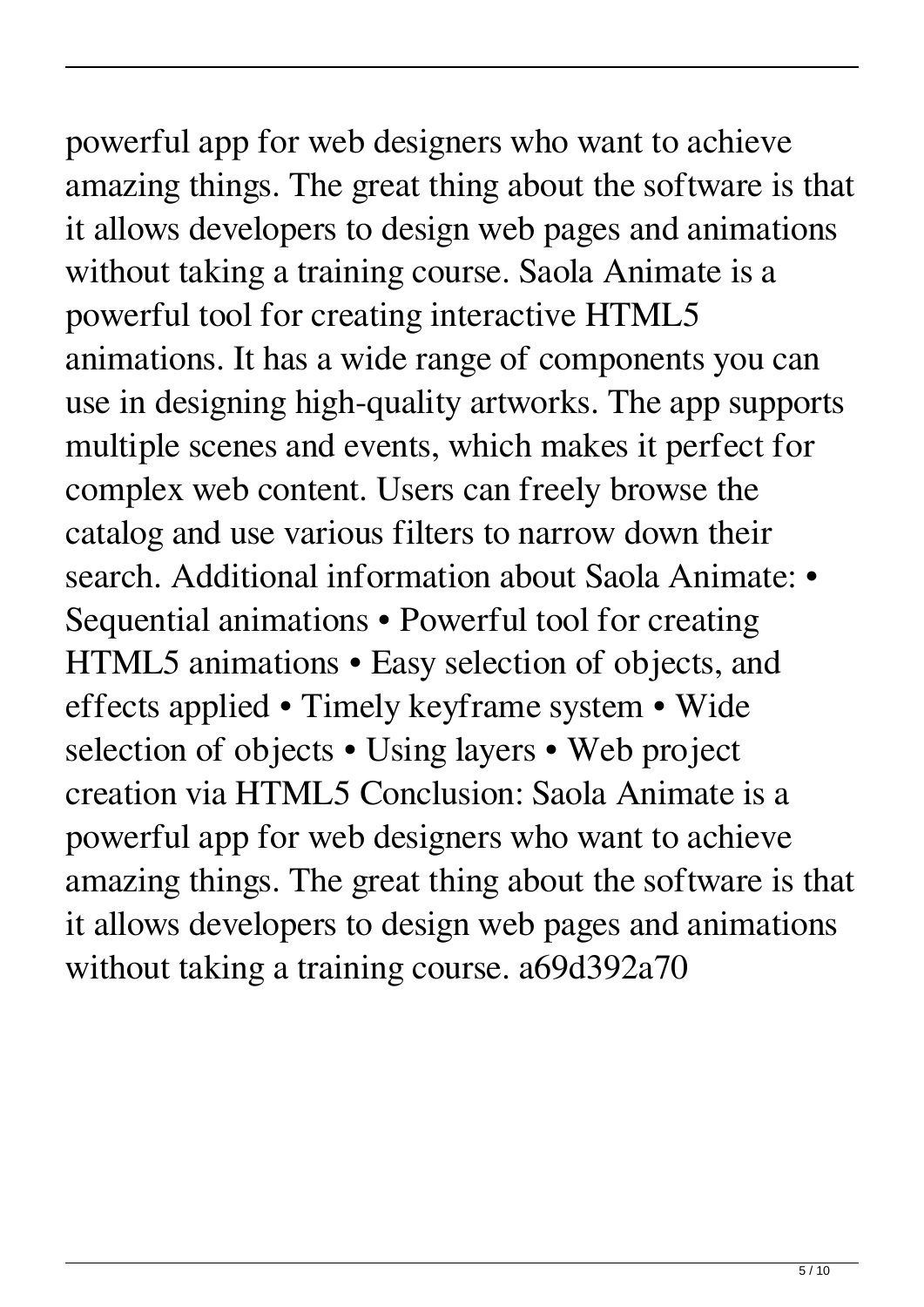With a simple interface and a mass of features, Saola Animate is a great application. Used to produce HTML5 animations, you can use a huge array of objects and objects properties, including color, size, and more. Character animation, text, images, and HTML widgets, as well as music, are all included. Interactivity is a big deal for you, but no coding is required. Just fill the canvas and adjust properties, and the application takes care of keyframe placement. In addition to basic editing, you can work with multiple scenes and also the timeline editor. Developer Information Maintained by: User Accessible Resource (UAR) It's about time I acknowledged how good (in a way) Firefox has improved. I've been using it in the past but I've been waiting for a good reason to upgrade. So far, that reason has come in the form of the much anticipated dark theme. Admittedly, when I read about this I was concerned that it'd be like converting my computer to green but after two days of use I can honestly say that it isn't. To install it (and there's a slight tweak to make it work with extensions), go to about:config and set the theme.dark (or whatever you want to call it) key to 1. I'm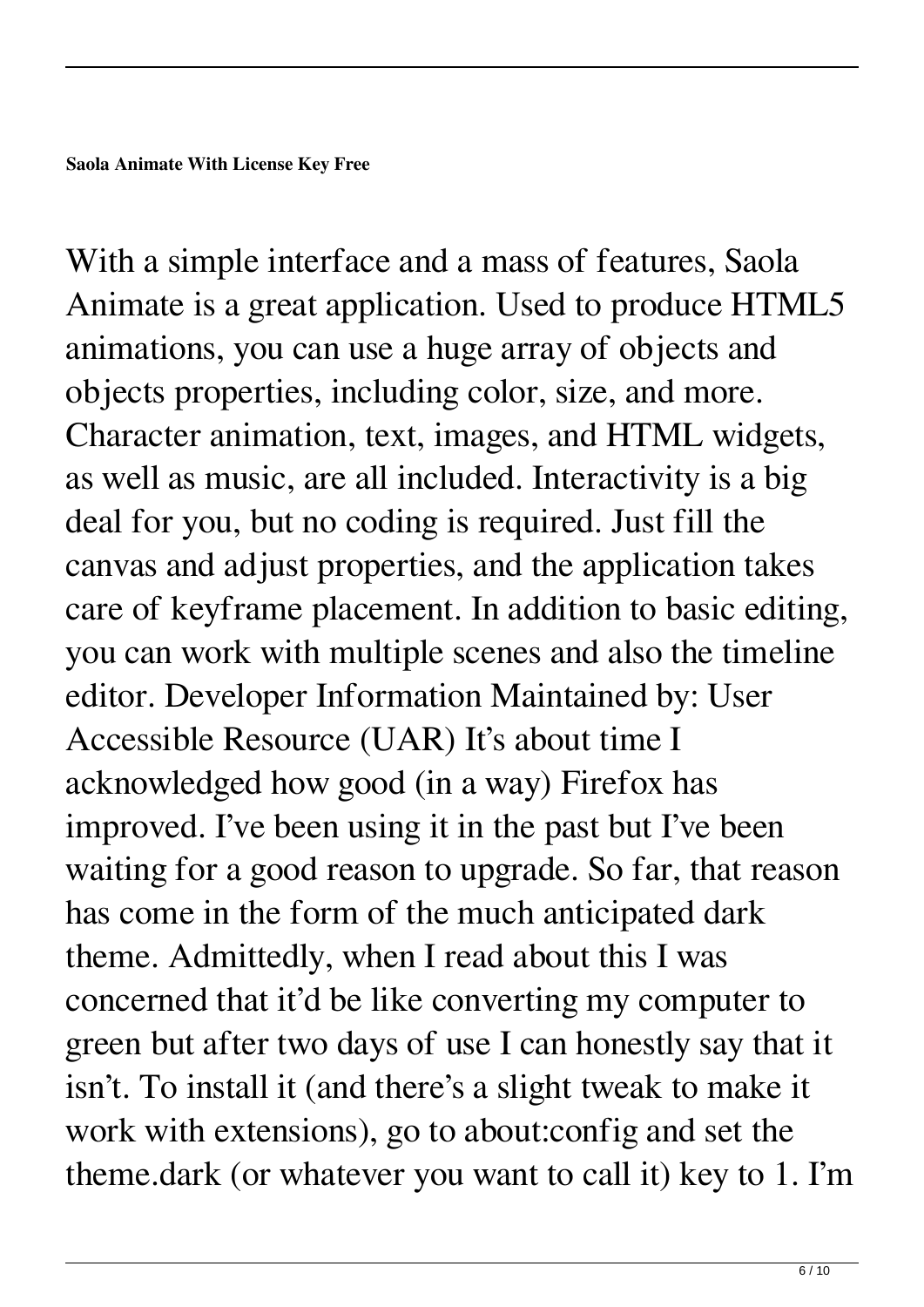not sure what the default is but it doesn't seem to make any difference to anything else. The result is a darker website that is much more appealing to my eyes. Yes, there are still some issues, particularly with bookmarks (it displays the names as icons) but the blacker-is-better trend is good to see. Not that black doesn't look good but it needs a little tweaking to be pretty. Overall, it's a welcomed change and I look forward to using it.The Best RV Storage Companies Jul 22, 2018 When it comes to storing a recreational vehicle, you have to find the most compatible storage facility available to you. It has long been a dilemma whether to rent space, a storage unit, or a dealership. These are three very different options, and one will work best for you. Rent a Storage Unit If you have a recently purchased recreational vehicle, or just a recreational vehicle that you don't use that often, a storage unit is the best option. You will find a storage

**What's New In?**

Saola Animate is a powerful application for creating HTML5 animations. It allows you to create 3D animations with an innovative toolset that consists of a timeline editor, multiple objects, multiple scenes, and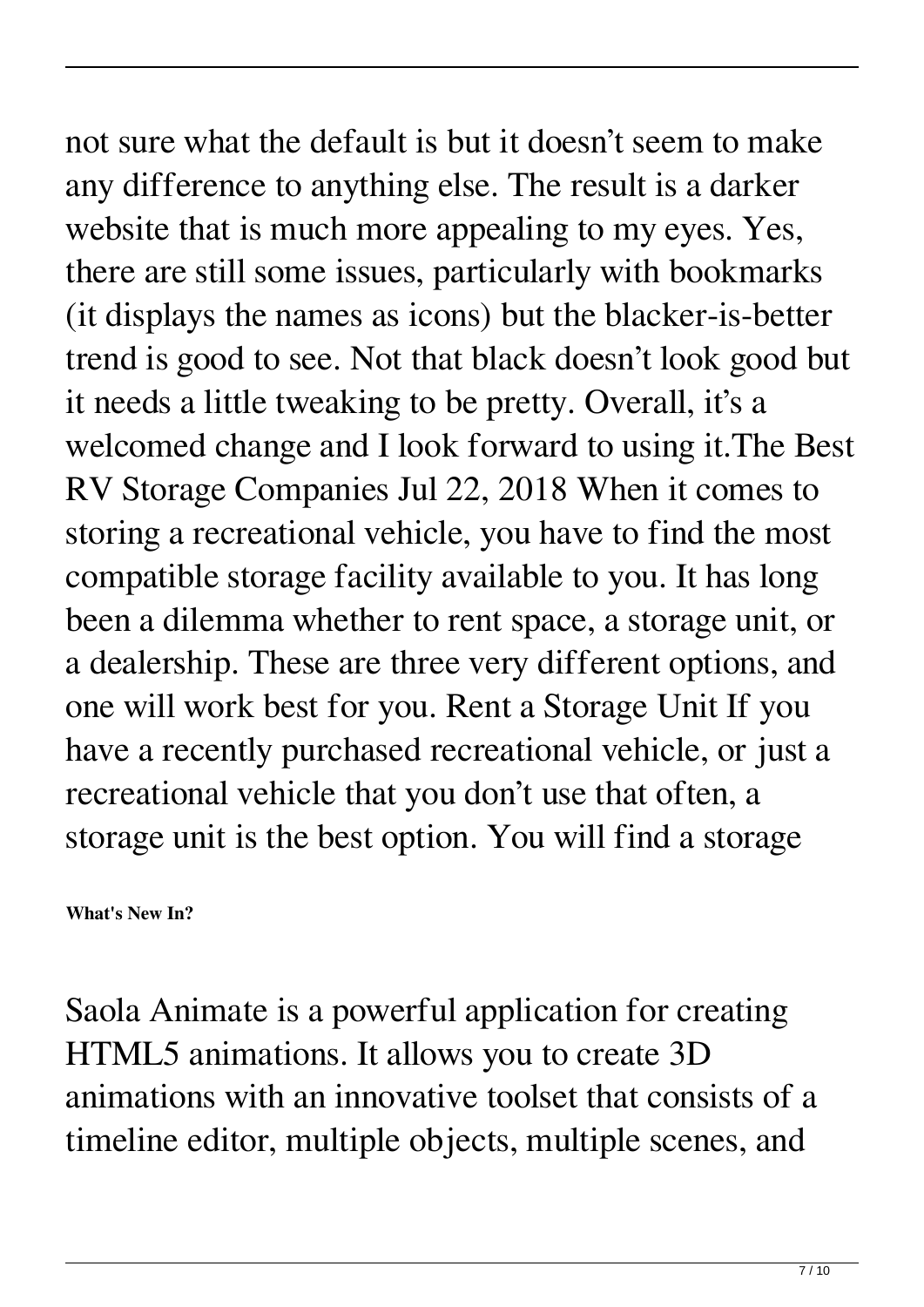other project building options, including support for the HTML5 canvas and auto-keyframe feature. Compatible with Adobe Flash, it's the fastest way to bring your creativity to the web. Layout artists, are you looking for a tool that makes creating websites even easier? Look no further, web design software allows you to build and customize your own layout with an extensive set of parameters. We take a look at some of the most sophisticated web design tools at a glance. The WinKit Web Builder includes a comprehensive set of impressive features and tools for simple and professional web development. Thanks to the precise CSS support and the extensive image library, you can bring your ideas to life effortlessly and effortlessly without knowing HTML or coding. In addition to this, the web editor allows you to produce absolutely stunning site graphics with one click. With just a single click, you can convert any image in the library into a HTML5 website widget. This image-to-HTML5 widget is inserted into the content area of your website as an image. With the image-to-HTML5 Widget Builder, you can build and design beautiful websites in a simple and efficient way. The One Page Home Builder includes everything you need to build a multi-purpose website. Thanks to the wide selection of website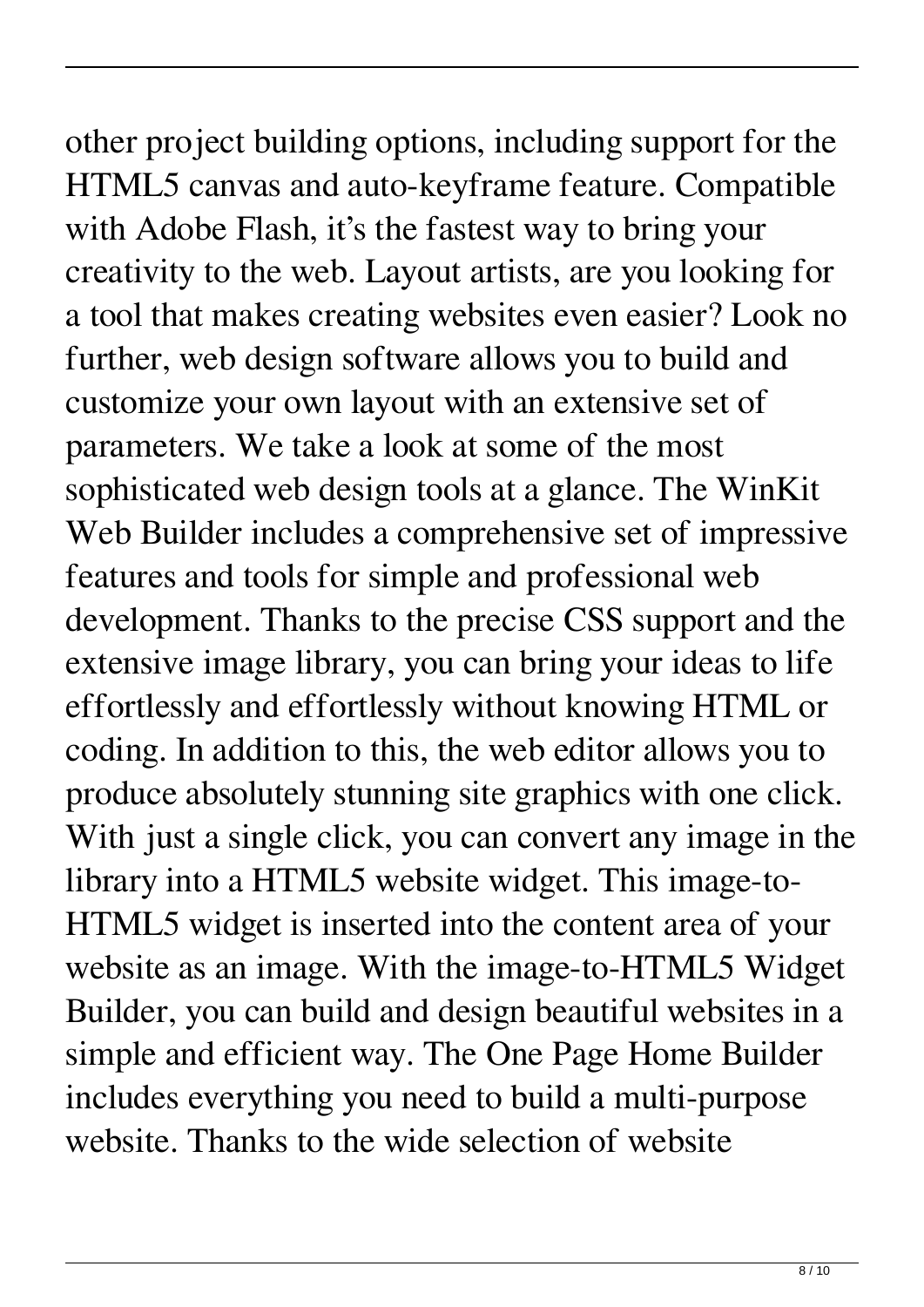templates, you can create eye-catching and functional web pages in no time at all. In addition to this, the website builder makes sure you get exactly the right level of user experience and development. It offers a clean and simple building environment without overflowing menus and user account management. You can manage all clients and visitors via a separate area. The Ultra Clean Builder includes everything you need to turn a website project into a high quality and functional complete project. Thanks to the multitude of useful widgets, you can quickly build eye-catching page designs. Moreover, the browser builder lets you customize the look and feel of your website with the help of designs which are provided with the MultiPurpose Booster Pack. You can personalize your pages in a great way, with the color theme, complete personalization and a variety of options for graphics, the text, and the page margins and such. The HTML5 BlogKit starts out by letting you create beautiful, professional web pages without much knowledge. Thanks to a variety of design